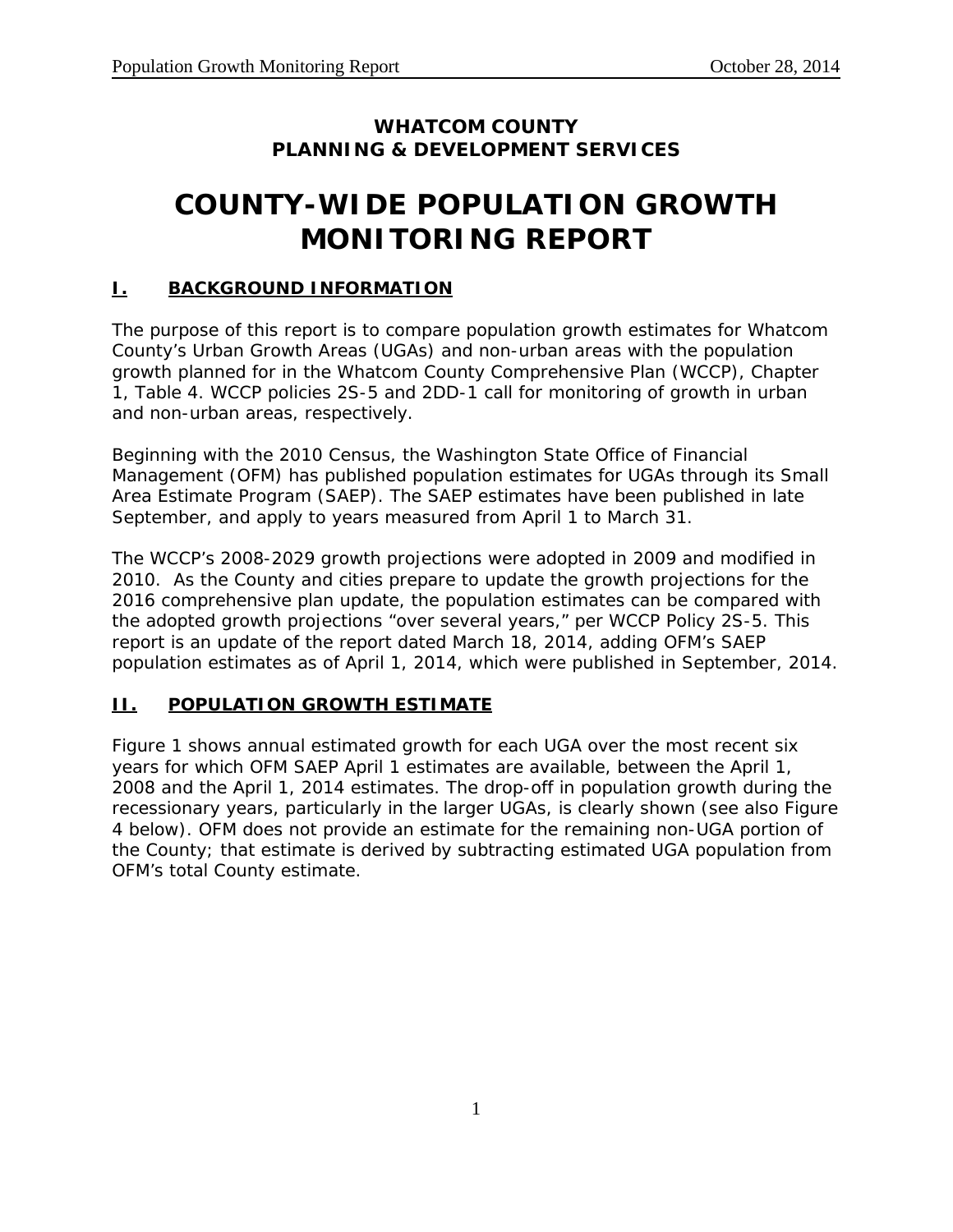| Figure 1. OFM SAEP Population Growth Estimates (April 1) |         |         |         |         |         |         |               |  |  |
|----------------------------------------------------------|---------|---------|---------|---------|---------|---------|---------------|--|--|
| <b>UGA</b>                                               | 2008-09 | 2009-10 | 2010-11 | 2011-12 | 2012-13 | 2013-14 | 2008-14 Total |  |  |
| Bellingham                                               | 807     | 510     | 160     | 296     | 948     | 443     | 3,164         |  |  |
| <b>Blaine</b>                                            | 66      | 50      | 23      | 54      | 26      | 103     | 322           |  |  |
| Everson                                                  | 27      | 19      | 14      | 25      | 30      | 11      | 126           |  |  |
| Ferndale                                                 | 167     | 127     | 121     | 281     | 454     | 427     | 1,577         |  |  |
| Lynden                                                   | 172     | 131     | 67      | 280     | 390     | 190     | 1,230         |  |  |
| <b>Nooksack</b>                                          | 38      | 33      | 12      | 20      | 40      | 25      | 168           |  |  |
| <b>Sumas</b>                                             | 25      | 21      | 48      | 44      | 50      | 19      | 206           |  |  |
| <b>Birch Bay</b>                                         | 274     | 247     | 105     | 64      | 65      | 99      | 854           |  |  |
| Columbia Valley                                          | 59      | 49      | 27      | 10      | 14      | 31      | 190           |  |  |
| Non-UGA                                                  | 426     | 217     | 383     | 326     | 283     | 453     | 2,089         |  |  |
| <b>Total</b>                                             | 2,061   | 1,404   | 960     | 1,400   | 2,300   | 1,800   | 9,925         |  |  |

## **III. COMPARISON WITH PLANNED POPULATION GROWTH**

WCCP Chapter 1, Figure 4 contains the population growth projections adopted for the UGAs and the non-UGA areas for the 21-year planning period 2008-2029. The projections will be revised as part of the 2016 Comprehensive Plan Update. For illustration purposes, Figure 2 shows the currently adopted growth projections as well as a proration of those projections to a six-year period.

| <b>Figure 2. WCCP Growth Allocations</b> |           |                     |  |  |  |
|------------------------------------------|-----------|---------------------|--|--|--|
| <b>UGA</b>                               | 2008-2029 | 6-year<br>Proration |  |  |  |
| Bellingham                               | 22,477    | 6,422               |  |  |  |
| <b>Blaine</b>                            | 4,249     | 1,214               |  |  |  |
| Everson                                  | 1,228     | 351                 |  |  |  |
| Ferndale                                 | 8,688     | 2,482               |  |  |  |
| Lynden                                   | 5,175     | 1,479               |  |  |  |
| <b>Nooksack</b>                          | 944       | 270                 |  |  |  |
| Sumas                                    | 793       | 227                 |  |  |  |
| <b>Birch Bay</b>                         | 3,825     | 1,093               |  |  |  |
| Columbia Valley                          | 1,076     | 307                 |  |  |  |
| Non-UGA                                  | 8,300     | 2,371               |  |  |  |
| <b>Total</b>                             | 56,755    | 16,216              |  |  |  |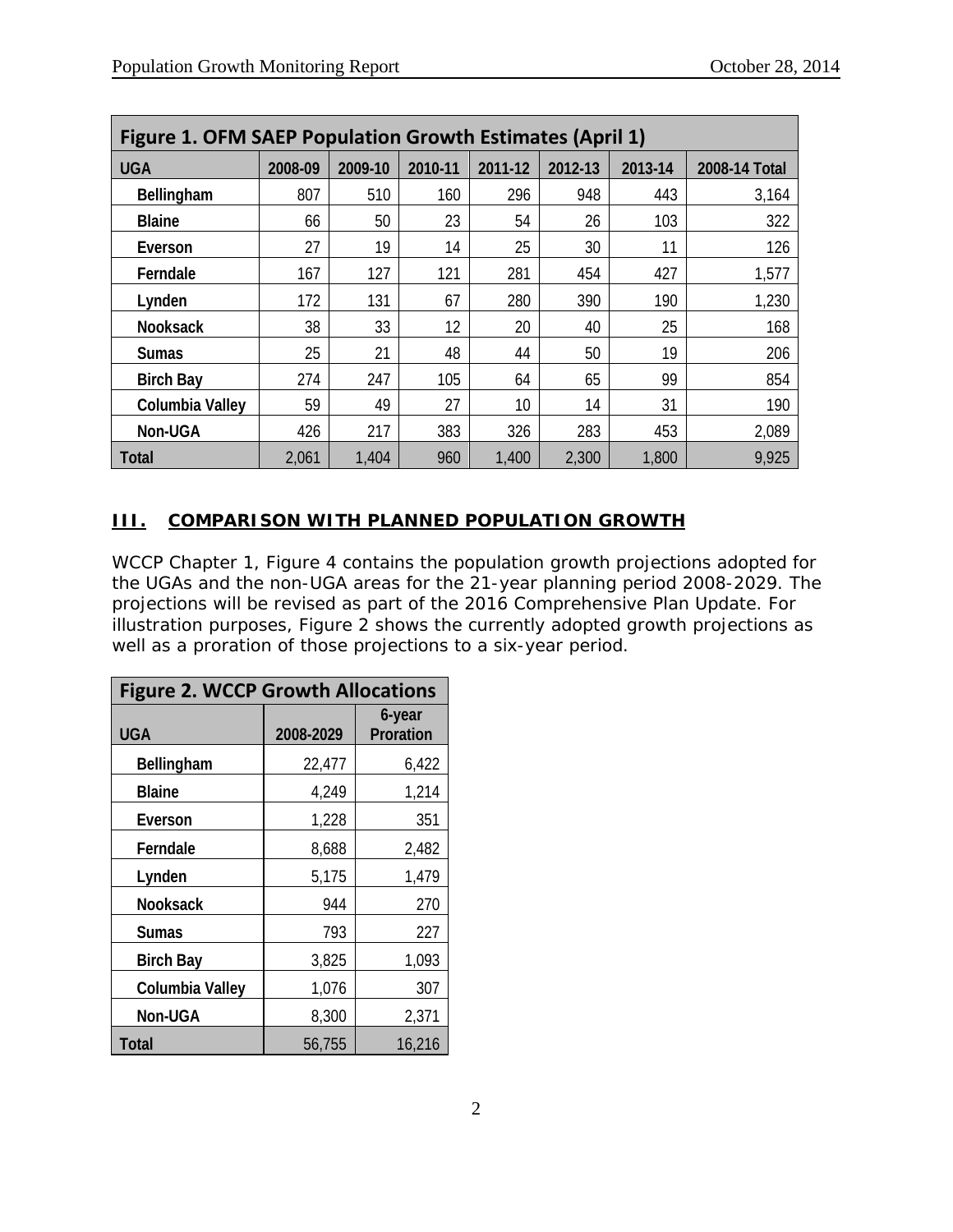$\overline{a}$ 

Figure 3 compares the six-year OFM SAEP estimates with the six-year prorated allocation from the WCCP. For all UGAs and the non-UGA portion of the County, estimated growth was below the WCCP growth projections, as would be expected given the severe economic downturn experienced during this period. The far right hand column shows what percentage of the allocated growth actually occurred in each UGA, according to OFM estimates.

| Figure 3. Comparison of OFM SAEP Estimates with WCCP Growth Allocations |                                                   |                                                                    |                             |                                                                |  |  |  |
|-------------------------------------------------------------------------|---------------------------------------------------|--------------------------------------------------------------------|-----------------------------|----------------------------------------------------------------|--|--|--|
| <b>UGA</b>                                                              | <b>OFM</b><br><b>SAEP</b><br>April 1<br>2008-2014 | <b>WCCP</b><br>Growth<br><b>Allocations</b><br>6-year<br>Proration | <b>Surplus</b><br>(Deficit) | Growth as a<br>Percentage of<br><b>Allocation (6</b><br>years) |  |  |  |
| Bellingham                                                              | 3,164                                             | 6,422                                                              | (3, 258)                    | 49.3%                                                          |  |  |  |
| <b>Blaine</b>                                                           | 322                                               | 1,214                                                              | (892)                       | 26.5%                                                          |  |  |  |
| Everson                                                                 | 126                                               | 351                                                                | (225)                       | 36.0%                                                          |  |  |  |
| Ferndale                                                                | 1,577                                             | 2,482                                                              | (905)                       | 63.5%                                                          |  |  |  |
| Lynden                                                                  | 1,230                                             | 1,479                                                              | (249)                       | 83.2%                                                          |  |  |  |
| Nooksack                                                                | 168                                               | 270                                                                | (101)                       | 62.4%                                                          |  |  |  |
| <b>Sumas</b>                                                            | 206                                               | 227                                                                | (20)                        | 91.1%                                                          |  |  |  |
| <b>Birch Bay</b>                                                        | 854                                               | 1,093                                                              | (239)                       | 78.1%                                                          |  |  |  |
| Columbia Valley                                                         | 190                                               | 307                                                                | (118)                       | 61.6%                                                          |  |  |  |
| Non-UGA                                                                 | 2,089                                             | 2,371                                                              | (283)                       | 88.1%                                                          |  |  |  |
| <b>Total</b>                                                            | 9,925                                             | 16,216                                                             | (6, 291)                    | 61.2%                                                          |  |  |  |

Figure 4 includes SAEP growth estimates going back to 2000 and compares them with the annual proportion of the WCCP's adopted 2008-29 population growth projections (far right column).<sup>[1](#page-2-0)</sup> In the six years since the beginning of the 2008-29 planning period the overall population growth has been below the annual average projection, though in the preceding boom years, growth had been significantly higher.

<span id="page-2-0"></span><sup>&</sup>lt;sup>1</sup> The WCCP annual growth projections are derived by taking the overall 2008-29 growth allocations for each area in WCCP Chapter 1 Table 4 and dividing by 21 years.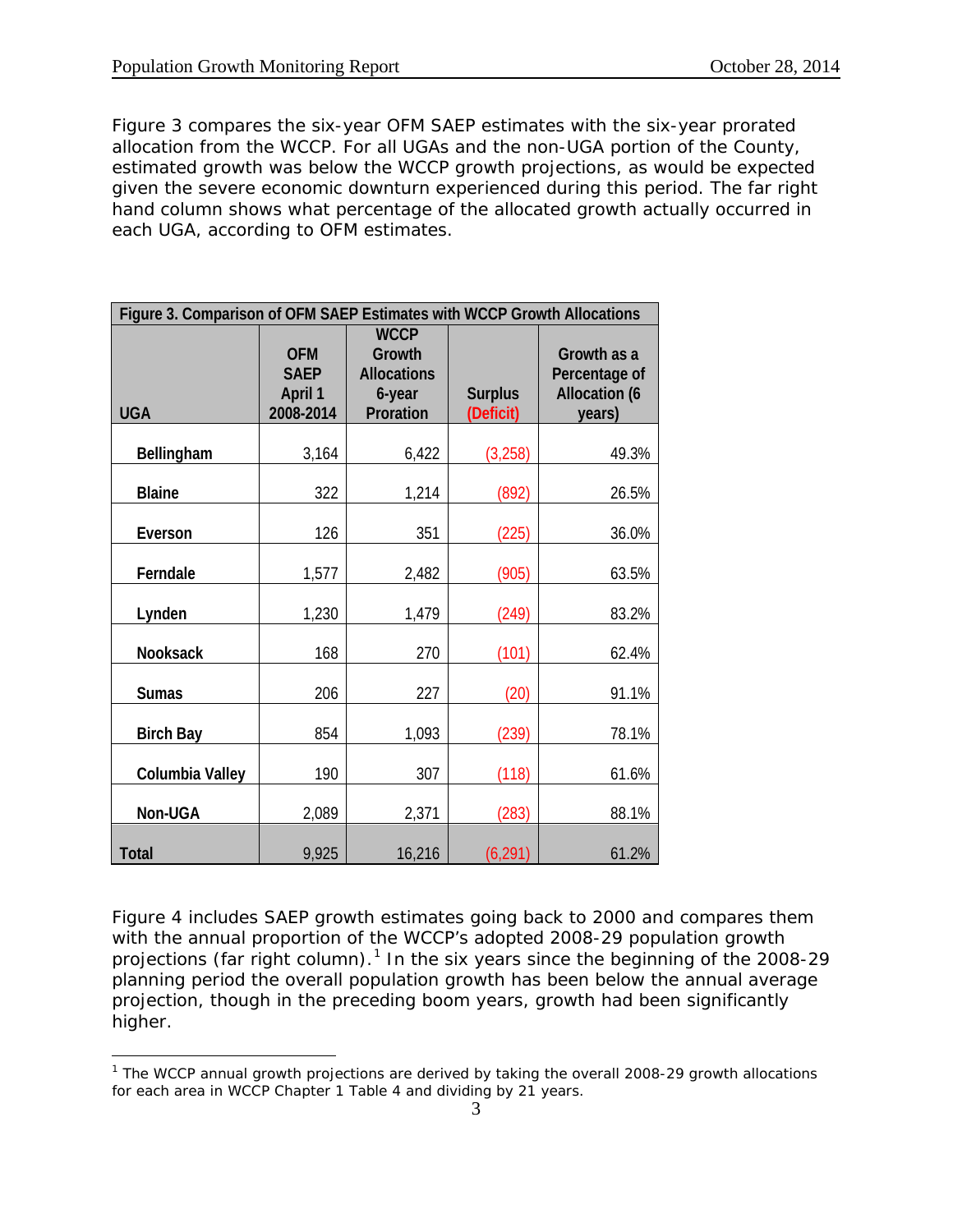

**Figure 4. 2000-14 OFM SAEP UGA Population Growth Estimates and WCCP Annual Projections**

Figures 2 and 3 compare estimated growth with planned growth in terms of absolute numbers. It is also helpful to compare estimated and planned "growth share," or the proportion of the total County growth going to individual UGAs and the non-UGA areas. For comparison purposes, Figure 5 shows the distribution of growth among the UGAs first as estimated by OFM SAEP, then as allocated in the adopted growth projections of WCCP Table 4. For example, the WCCP currently plans for the Bellingham UGA to receive 39.6% of the County's growth between 2008 and 2029 but OFM estimates it only received 31.9% between 2008 and 2014. And while growth in the non-UGA area was below its WCCP growth allocation during that six-year period in terms of absolute numbers (see Figure 3), its growth share was larger than the allocated 14.6 percent because growth was relatively slow in several UGAs during the recent recessionary period. Overall, the SAEP estimates indicate that recent growth in both the urban and non-urban areas has been below that projected in the current WCCP.